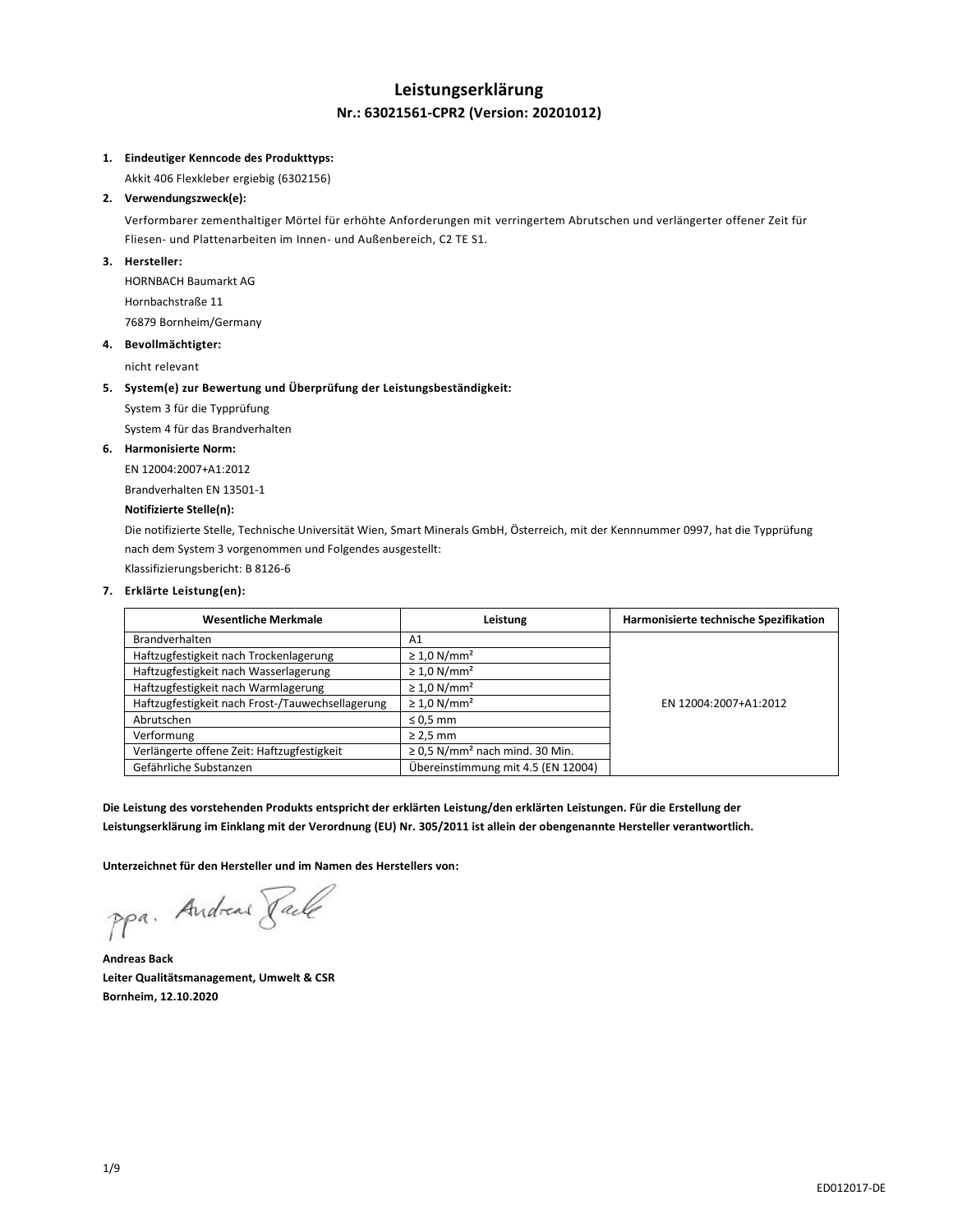# **Declaration of Performance No 63021561- CPR2 (Version: 20201012)**

### **1. Unique identification code of the product-type:**

Akkit 406 Colle flexible light (6302156)

### **2. Intended use/es:**

High-performance deformable cementitious adhesive with reduced slipping and extended open time, for ceramic tiles and stone material in indoor and outdoor areas, C2 TE S1.

#### **3. Manufacturer:**

HORNBACH Baumarkt AG Hornbachstraße 11 76879 Bornheim/Germany

## **4. Authorised representative:**

not relevant

## **5. System/s of AVCP:**

System 3 for the type test System 4 for reaction to fire

## **6. Harmonised standard:**

EN 12004:2007+A1:2012

Reaction to fire EN 13501-1

## **Notified body/ies:**

The notified body, Technical University of Vienna, Smart Minerals GmbH, carrying identification number 0997, has performed the type test following system 3 and issued the following:

classification report: B 8126-6

## **7. Declared performance/s:**

| <b>Essential characteristics</b>                            | Performance                                        | Harmonised technical specification |
|-------------------------------------------------------------|----------------------------------------------------|------------------------------------|
| Reaction to fire                                            | Α1                                                 |                                    |
| Tensile adhesion strength after dry storage                 | $\geq 1.0$ N/mm <sup>2</sup>                       |                                    |
| Tensile adhesion strength after water storage               | $\geq 1.0$ N/mm <sup>2</sup>                       |                                    |
| Tensile adhesion strength after warm storage                | $\geq 1.0$ N/mm <sup>2</sup>                       |                                    |
| Tensile adhesion strength after frost / thaw storage cycles | $\geq 1.0$ N/mm <sup>2</sup>                       | EN 12004:2007+A1:2012              |
| Slipping                                                    | $\leq 0.5$ mm                                      |                                    |
| Deformation                                                 | $\geq$ 2,5 mm                                      |                                    |
| Extended open time: Tensile adhesion strength               | $\geq$ 0.5 N/mm <sup>2</sup> after at least 30 min |                                    |
| Harmful substances                                          | Conformity with 4.5 (EN 12004)                     |                                    |

**The performance of the product identified above is in conformity with the set of declared performance/s. This declaration of performance is issued, in accordance with Regulation (EU) No 305/2011, under the sole responsibility of the manufacturer identified above.**

**Signed for and on behalf of the manufacturer by:**

ppa. Andreas Pale

**Andreas Back Head of Quality Assurance, Environmental Issues & CSR At Bornheim on 12.10.2020**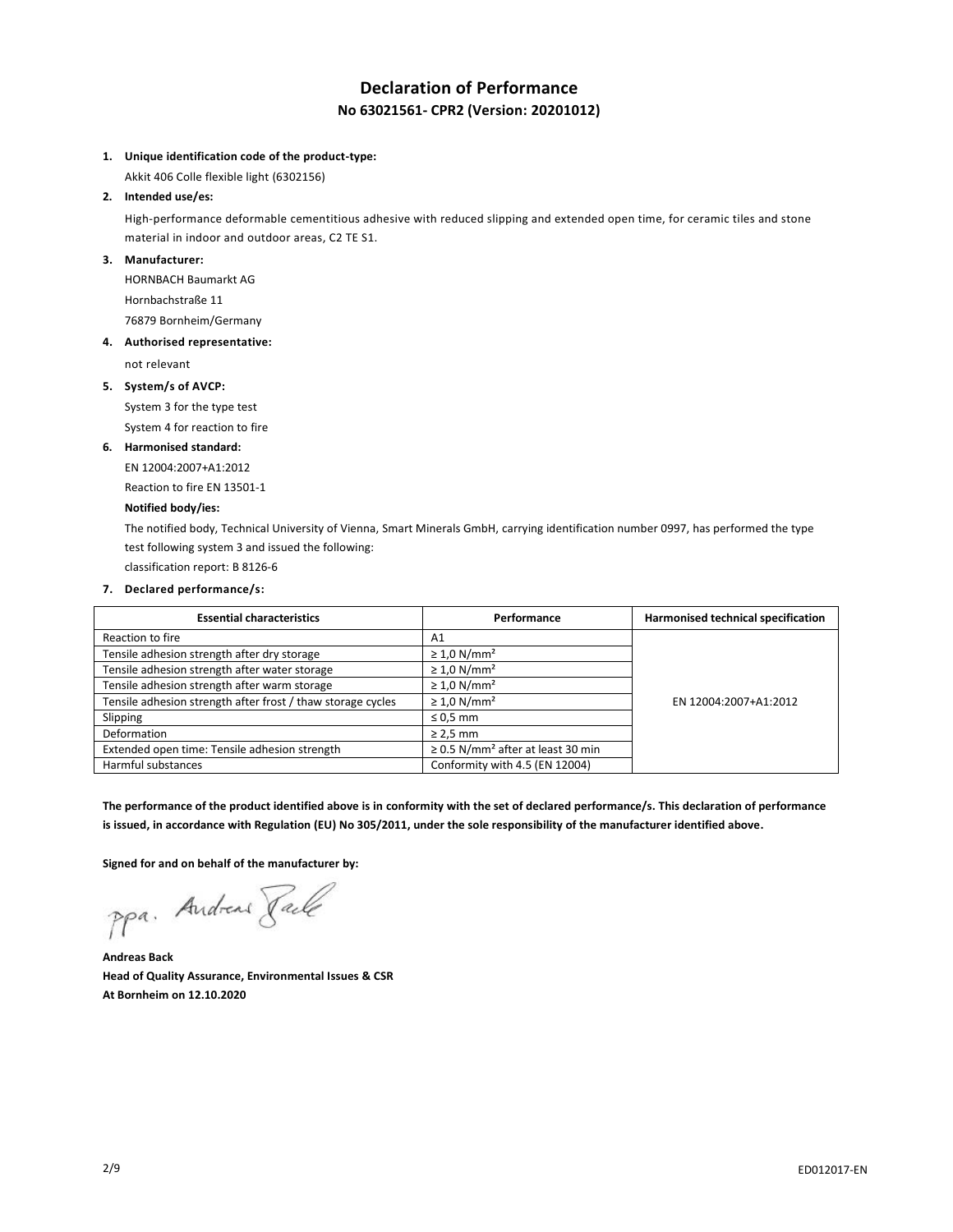# **Déclaration des Performances N <sup>o</sup> 63021561- CPR2 (Version 20201012)**

## **1. Code d'identification unique du produit type :**

Akkit 406 Colle flexible léger (6302156)

## **2. Usage(s) prévu(s) :**

Mortier malléable à base de ciment pour exigences supérieures avec glissement réduit et temps ouvert prolongé pour la pose de carrelages et de dalles à l'extérieur et l'intérieur, C2 TE S1.

### **3. Fabricant :**

HORNBACH Baumarkt AG Hornbachstraße 11 76879 Bornheim/Germany

## **4. Mandataire :**

non pertinent

#### **5. Système(s) d'évaluation et de vérification de la constance des performances :**

Système 3 pour le contrôle de type

Système 4 pour le comportement au feu

#### **6. Norme harmonisée :**

EN 12004:2007+A1:2012

Comportement au feu EN 13501-1

## **Organisme(s) notifié(s) :**

L'institut agréé, Technische Universität Wien (Ecole polytechnique de Vienne), Smart Minerals GmbH, portant le numéro d'identification 0997, a effectué le contrôle de type selon le système 3 et a établi ce qui suit :

rapport de classification : B 8126-6

## **7. Performance(s) déclarées :**

| Caractéristiques essentielles                                         | Performance                             | Spécifications techniques harmonisées |
|-----------------------------------------------------------------------|-----------------------------------------|---------------------------------------|
| Comportement au feu                                                   | A <sub>1</sub>                          |                                       |
| Résistance à l'arrachement après stockage au sec                      | $\geq 1.0$ N/mm <sup>2</sup>            |                                       |
| Résistance à l'arrachement après stockage en milieu humide            | $\geq 1.0$ N/mm <sup>2</sup>            |                                       |
| Résistance à l'arrachement après stockage en milieu chaud             | $\geq 1.0$ N/mm <sup>2</sup>            |                                       |
| Résistance à l'arrachement après stockage exposé aux cycles de gel et | $\geq 1.0$ N/mm <sup>2</sup>            |                                       |
| dégel                                                                 |                                         | EN 12004:2007+A1:2012                 |
| Glissement                                                            | $\leq 0.5$ mm                           |                                       |
| Déformation                                                           | $\geq$ 2,5 mm                           |                                       |
| Temps ouvert prolongé : Résistance à l'arrachement                    | $\geq$ 0.5 N/mm <sup>2</sup> au bout de |                                       |
|                                                                       | 30 minutes minimum                      |                                       |
| Substances dangereuses                                                | Conforme à 4.5 (EN 12004)               |                                       |

**Les performances du produit identifié ci-dessus sont conformes aux performances déclarées. Conformément au règlement (UE) n <sup>o</sup> 305/2011, la présente déclaration des performances est établie sous la seule responsabilité du fabricant mentionné ci-dessus.**

**Signé pour le fabricant et en son nom par :**

ppa. Andreas Pale

**Andreas Back Directeur Management de la qualité & CSR À Bornheim, le 12.10.2020**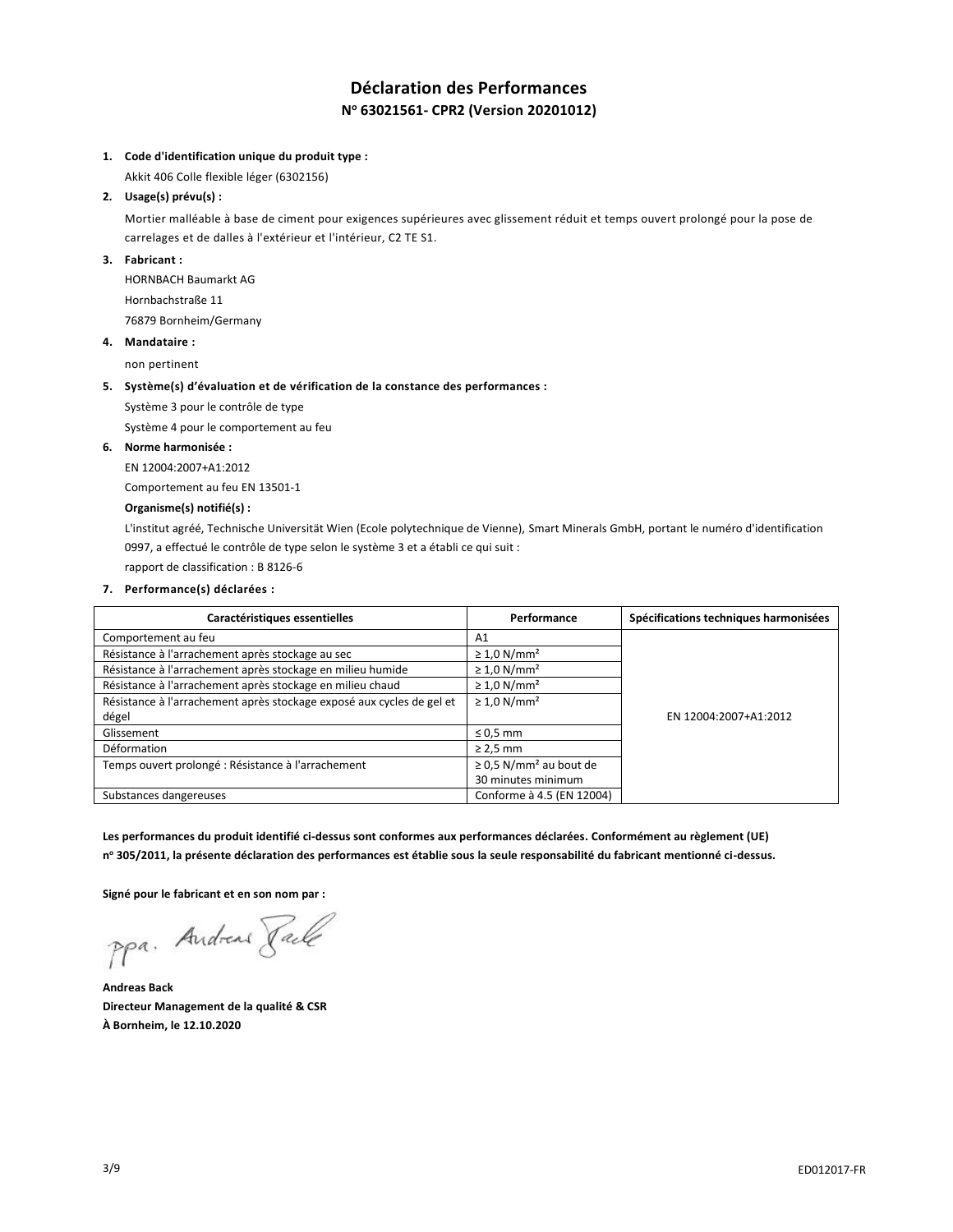## **Dichiarazione di Prestazione N. 63021561- CPR2 (Versione 20201012)**

### **1. Codice di identificazione unico del prodotto-tipo:**

Akkit 406 Adesivo Flex ad alta resa (6302156)

## **2. Usi previsti:**

Malta a base di cemento deformabile per esigenze elevate con ridotto scivolamento e tempo d'apertura prolungato per lavorazione di piastrelle e mattonelle in ambiente interno ed esterno, C2 TE S1.

## **3. Fabbricante:**

HORNBACH Baumarkt AG Hornbachstraße 11 76879 Bornheim/Germany

## **4. Mandatario:**

non rilevante

## **5. Sistemi di VVCP:**

Sistema 3 per la prova di tipo

Sistema 4 per il comportamento antincendio

#### **6. Norma armonizzata:**

EN 12004:2007+A1:2012

Reazione al fuoco EN 13501-1

### **Organismi notificati:**

L'ente di notifica, l'università tecnica di Vienna, Smart Minerals GmbH, con il codice identificativo 0997 ha realizzato la prova di tipo secondo il sistema 3 e il seguente:

rapporto di classificazione: B 8126-6

### **7. Prestazioni dichiarate:**

| Caratteristiche essenziali                                    | Prestazioni                                      | Specifiche tecniche armonizzate |
|---------------------------------------------------------------|--------------------------------------------------|---------------------------------|
| Reazione al fuoco                                             | A <sub>1</sub>                                   |                                 |
| Resistenza alla trazione adesiva dopo deposito secco          | $\geq 1.0$ N/mm <sup>2</sup>                     |                                 |
| Resistenza alla trazione adesiva dopo imbibizione             | $\geq 1.0$ N/mm <sup>2</sup>                     |                                 |
| Resistenza alla trazione adesiva dopo cottura                 | $\geq 1.0$ N/mm <sup>2</sup>                     |                                 |
| Resistenza alla trazione adesiva dopo conservazione con       | $\geq 1.0$ N/mm <sup>2</sup>                     | EN 12004:2007+A1:2012           |
| alternanza di gelo e disgelo                                  |                                                  |                                 |
| Scivolamento                                                  | $\leq 0.5$ mm                                    |                                 |
| Deformazione                                                  | $\geq$ 2,5 mm                                    |                                 |
| Tempo d'apertura prolungato: resistenza alla trazione adesiva | $\geq$ 0,5 N/mm <sup>2</sup> dopo almeno 30 min. |                                 |
| Sostanze pericolose                                           | Accordo con 4.5 (EN 12004)                       |                                 |

**La prestazione del prodotto sopra identificato è conforme all'insieme delle prestazioni dichiarate. La presente dichiarazione di responsabilità viene emessa, in conformità al regolamento (UE) n. 305/2011, sotto la sola responsabilità del fabbricante sopra identificato.**

**Firmato a nome e per conto del fabbricante da:**

ppa. Andreas Face

**Andreas Back Responsabile Qualità & CSR In Bornheim addì 12.10.2020**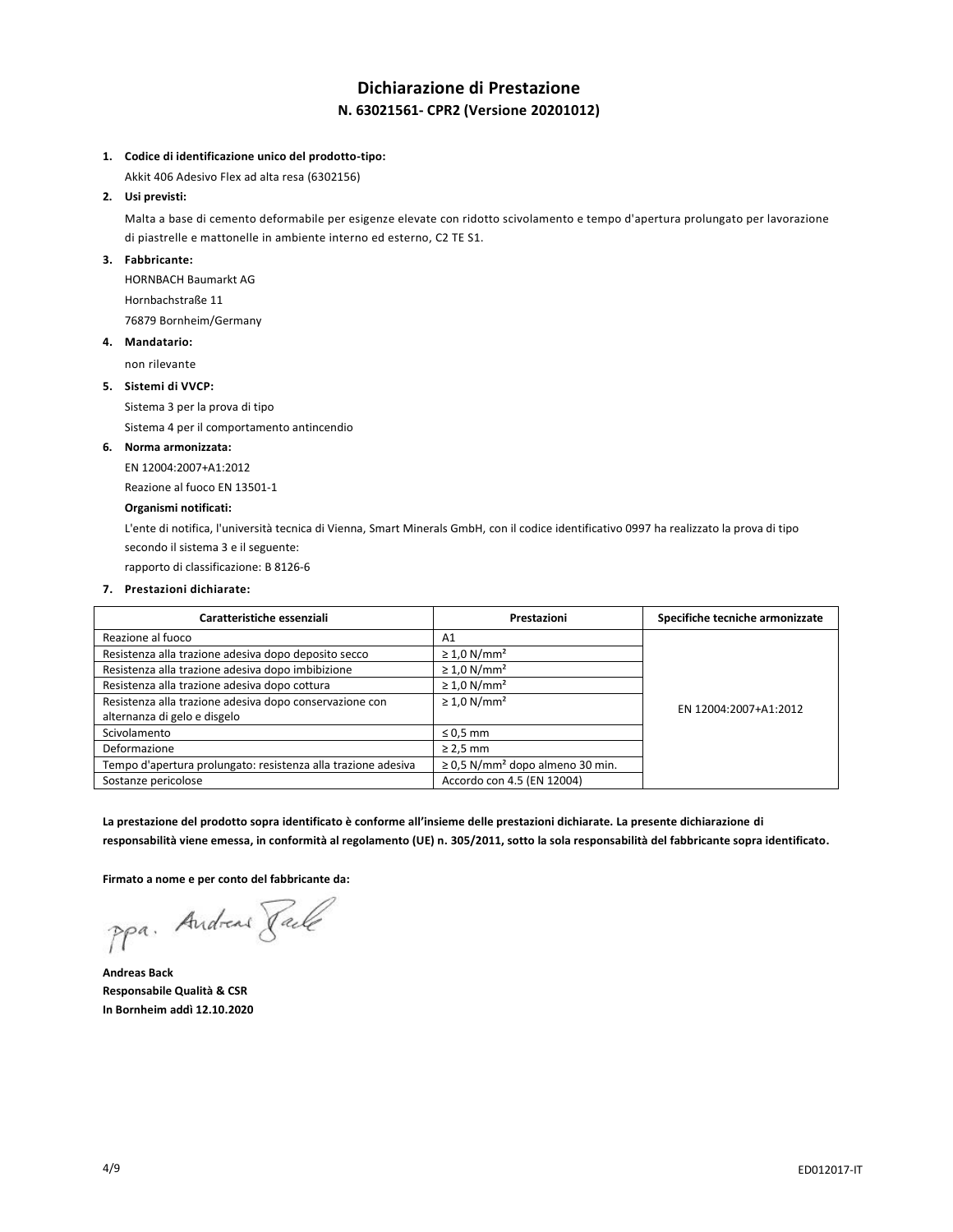## **Prestatieverklaring Nr. 63021561- CPR2 (Versie 20201012)**

## **1. Unieke identificatiecode van het producttype:**

Akkit 406 Flexibele tegellijm licht (6302156)

## **2. Beoogd(e) gebruik(en):**

Vervormbare cement houdende mortel voor verhoogde eisen, met verminderde uitzakking en verlengde open tijd, voor het verlijmen van tegels en platen binnen- en buitenshuis, C2 TE S1.

## **3. Fabrikant:**

HORNBACH Baumarkt AG Hornbachstraße 11 76879 Bornheim/Germany

## **4. Gemachtigde:**

niet relevant

#### **5. Het system of de systemen voor de beoordeling en verificatie van de prestatiebestendigheid:**

Systeem 3 voor de typetest

Systeem 4 voor het brandgedrag

#### **6. Geharmoniseerde norm:**

EN 12004:2007+A1:2012

Brandgedrag EN 13501-1

## **Aangemelde instantie(s):**

De aangemelde instantie, de Technische Universiteit Wien, Smart Minerals GmbH, met het identificatienummer 0997 heeft de typetest volgens het systeem 3 uitgevoerd en het volgende verstrekt:

classificatie rapport: B 8126-6

## **7. Aangegeven prestatie(s):**

| Essentiële kenmerken                   | Vermogen                                        | Geharmoniseerde technische specificatie |
|----------------------------------------|-------------------------------------------------|-----------------------------------------|
| Brandgedrag                            | A1                                              |                                         |
| Hechttreksterkte na droge opslag       | $\geq 1.0$ N/mm <sup>2</sup>                    |                                         |
| Hechttreksterkte na natte opslag       | $\geq 1.0$ N/mm <sup>2</sup>                    |                                         |
| Hechttreksterkte na warme opslag       | $\geq 1.0$ N/mm <sup>2</sup>                    |                                         |
| Hechttreksterkte na opslag bij vorst-/ | $\geq 1.0$ N/mm <sup>2</sup>                    | EN 12004:2007+A1:2012                   |
| dooiwisseling                          |                                                 |                                         |
| Wegglijden                             | $\leq 0.5$ mm                                   |                                         |
| Vervorming                             | $\geq$ 2,5 mm                                   |                                         |
| Langere open tijd: Hechttreksterkte    | $\geq$ 0.5 N/mm <sup>2</sup> na minstens 30 min |                                         |
| Gevaarlijke substanties                | In overeenstemming met 4.5 (EN 12004)           |                                         |

**De prestaties van het hierboven omschreven product zijn conform de aangegeven prestaties. Deze prestatieverklaring wordt in overeenstemming met Verordening (EU) nr. 305/2011 onder de exclusieve verantwoordelijkheid van de hierboven vermelde fabrikant verstrekt.**

**Ondertekend voor en namens de fabrikant door:**

ppa. Andreas Pale

**Andreas Back hoofd Kwaliteitsmanagement & CSR Te Bornheim op 12.10.2020**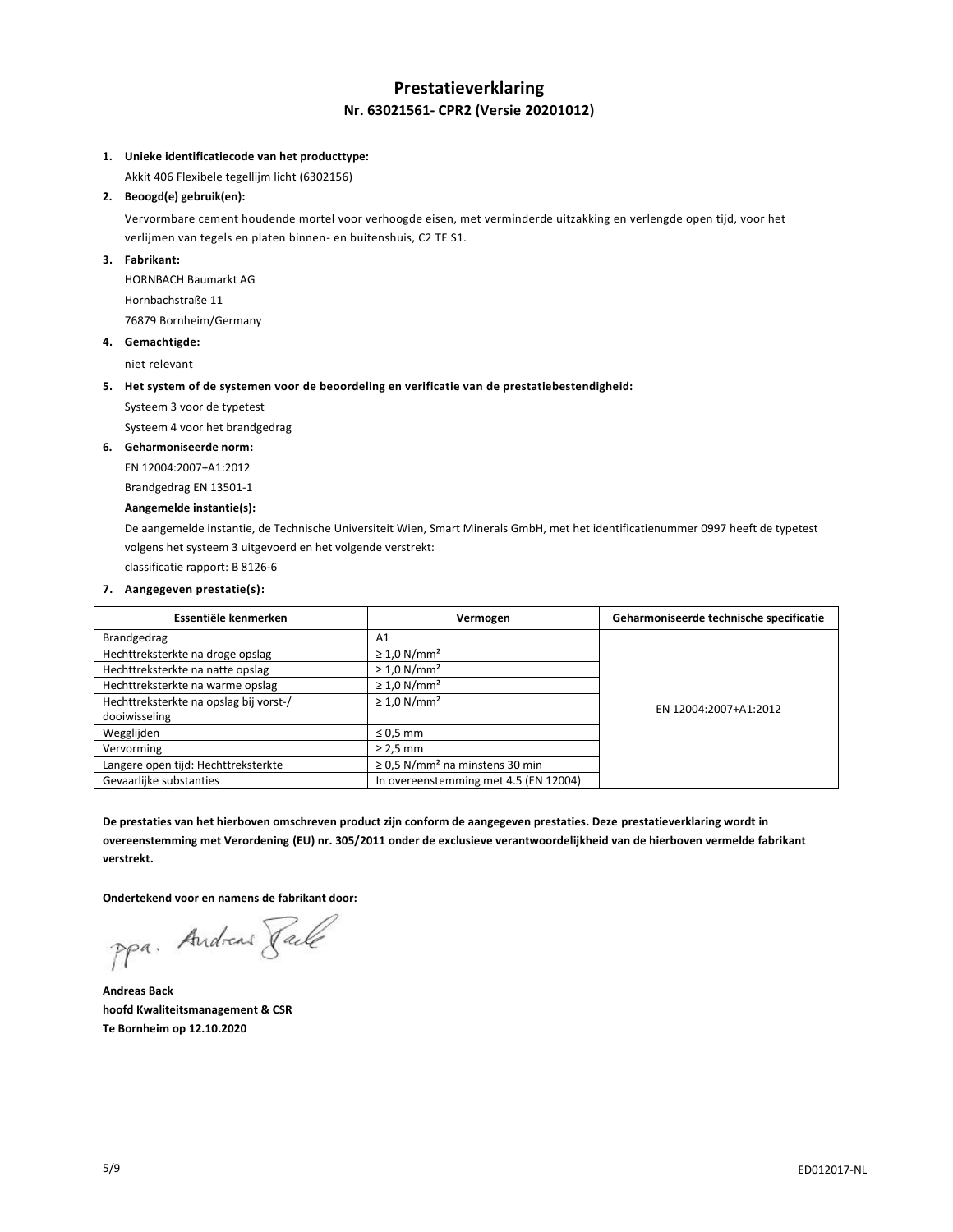# **Prestandadeklaration Nr 63021561- CPR2 (Version 20201012)**

### **1. Produkttypens unika identifikationskod:**

Akkit 406 Flexibel och lätt fästmassa (6302156)

## **2. Avsedd användning/avsedda användningar:**

Formbart cementhaltigt murbruk för högre krav med mindre glidrisk och förlängd öppentid för arbeten med golvplattor och kakel inom- och utomhus, C2 TE S1.

## **3. Tillverkare:**

HORNBACH Baumarkt AG Hornbachstraße 11 76879 Bornheim/Germany

## **4. Tillverkarens representant:**

ej relevant

### **5. System för bedömning och fortlöpande kontroll av prestanda:**

System 3 för typprovning

System 4 för förhållningssätt vid brand

#### **6. Harmoniserad standard:**

EN 12004:2007+A1:2012

Förhållningssätt vid brand EN 13501-1

## **Anmält/anmälda organ:**

Det officiella certifieringsorganet, Tekniska Universitetet i Wien, Smart Minerals GmbH, med ID-nummer 0997 har utfört typprovningen enligt system 3 och har utställt följande:

klassificeringsrapport: B 8126-6

## **7. Angiven prestanda:**

| Väsentliga kännetecken                                 | Prestanda                                       | Harmoniserad teknisk specifikation |
|--------------------------------------------------------|-------------------------------------------------|------------------------------------|
| Förhållningssätt vid brand                             | A1                                              |                                    |
| Häftdraghållfasthet efter torrlagring                  | $\geq 1.0$ N/mm <sup>2</sup>                    |                                    |
| Häftdraghållfasthet efter lagring i vatten             | $\geq 1.0$ N/mm <sup>2</sup>                    |                                    |
| Häftdraghållfasthet efter varmlagring                  | $\geq 1.0$ N/mm <sup>2</sup>                    |                                    |
| Häftdraghållfasthet efter lagring vid omväxlande frost | $\geq 1.0$ N/mm <sup>2</sup>                    | EN 12004:2007+A1:2012              |
| och tö                                                 |                                                 |                                    |
| glida av                                               | $\leq 0.5$ mm                                   |                                    |
| Deformering                                            | $\geq$ 2,5 mm                                   |                                    |
| Förlängd öppen tid: Häftdraghållfasthet                | $\geq$ 0,5 N/mm <sup>2</sup> efter minst 30 min |                                    |
| Farliga substanser                                     | Överensstämmelse med 4.5 (EN 12004)             |                                    |

**Prestandan för ovanstående produkt överensstämmer med den angivna prestandan. Denna prestandadeklaration har utfärdats i enlighet med förordning (EU) nr 305/2011 på eget ansvar av den tillverkare som anges ovan.**

**Undertecknad på tillverkarens vägnar av:**

ppa. Andreas Pale

**Andreas Back ledare för kvalitetsmanagement & CSR Bornheim den 12.10.2020**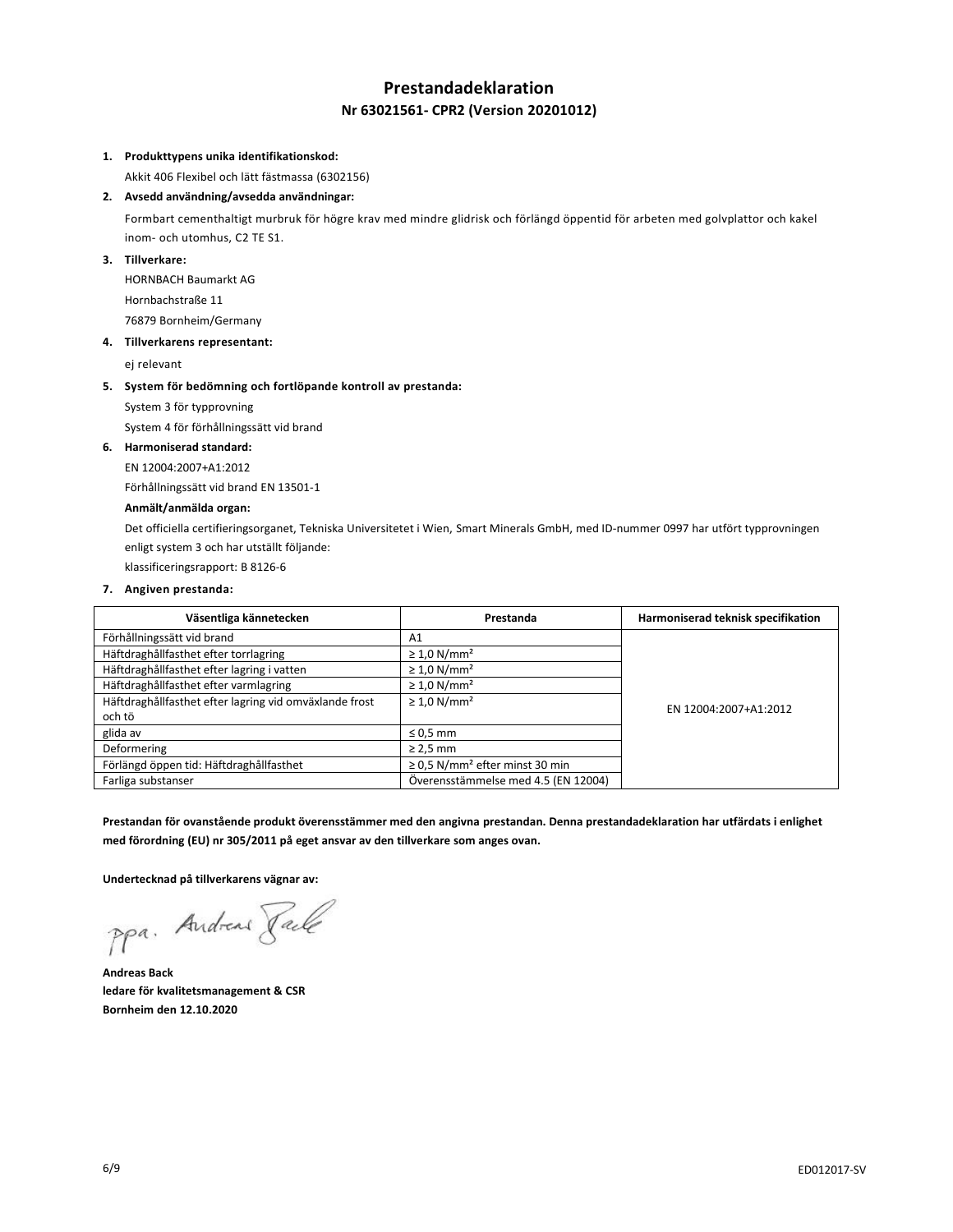## **Prohlášení o Vlastnostech č. 63021561- CPR2 (Verze 20201012)**

#### **1. Jedinečný identifikační kód typu výrobku:**

Akkit 406 Lepicí malta Flex lehký (6302156)

## **2. Zamýšlené/zamýšlená použití:**

Flexibilní malta s obsahem cementu pro zvýšené požadavky se sníženým skluzem a prodlouženou dobou zpracovatelnosti pro práce s obklady a deskami ve vnitřních i venkovních prostorách, C2 TE S1.

## **3. Výrobce:**

HORNBACH Baumarkt AG Hornbachstraße 11 76879 Bornheim/Germany

## **4. Zplnomocněný zástupce:**

irelevantní

## **5. Systém/systémy POSV:**

Systém 3 pro typovou zkoušku

Systém 4 pro požární vlastnosti

## **6. Harmonizovaná norma:**

EN 12004:2007+A1:2012

# Požární vlastnosti EN 13501-1

**Oznámený subjekt/oznámené subjekty:**

Notifikované místo, Technická univerzita Vídeň, Smart Minerals GmbH, s identifikačním číslem 0997 provedlo typovou zkoušku podle systému 3 a vystavilo následující:

klasifikační zpráva: B 8126-6

## **7. Deklarovaná vlastnost/Deklarované vlastnosti:**

| Podstatné vlastnosti                                  | Výkon                                        | Harmonizovaná technická specifikace |
|-------------------------------------------------------|----------------------------------------------|-------------------------------------|
| Požární vlastnosti                                    | A <sub>1</sub>                               |                                     |
| Přídržnost po skladování v suchu                      | $\geq 1.0$ N/mm <sup>2</sup>                 |                                     |
| Přídržnost po skladování ve vodě                      | $\geq 1.0$ N/mm <sup>2</sup>                 |                                     |
| Přídržnost po skladování v teple                      | $\geq 1.0$ N/mm <sup>2</sup>                 |                                     |
| Přídržnost po skladování se zmrazováním/rozmrazováním | $\geq 1.0$ N/mm <sup>2</sup>                 | EN 12004:2007+A1:2012               |
| Sesouvání                                             | $\leq 0.5$ mm                                |                                     |
| Deformace                                             | $\geq$ 2,5 mm                                |                                     |
| Prodloužená doba zpracovatelnosti: Přídržnost         | $\geq$ 0.5 N/mm <sup>2</sup> po min. 30 min. |                                     |
| Nebezpečné látky                                      | Shoda s 4.5 (EN 12004)                       |                                     |

**Vlastnosti výše uvedeného výrobku jsou ve shodě se souborem deklarovaných vlastností. Toto prohlášení o vlastnostech se v souladu s nařízením (EU) č. 305/2011 vydává na výhradní odpovědnost výrobce uvedeného výše.**

**Podepsáno za výrobce a jeho jménem:**

ppa. Andreas Pale

**Andreas Back vedoucí oddělení kvality & CSR V Bornheim dne 12.10.2020**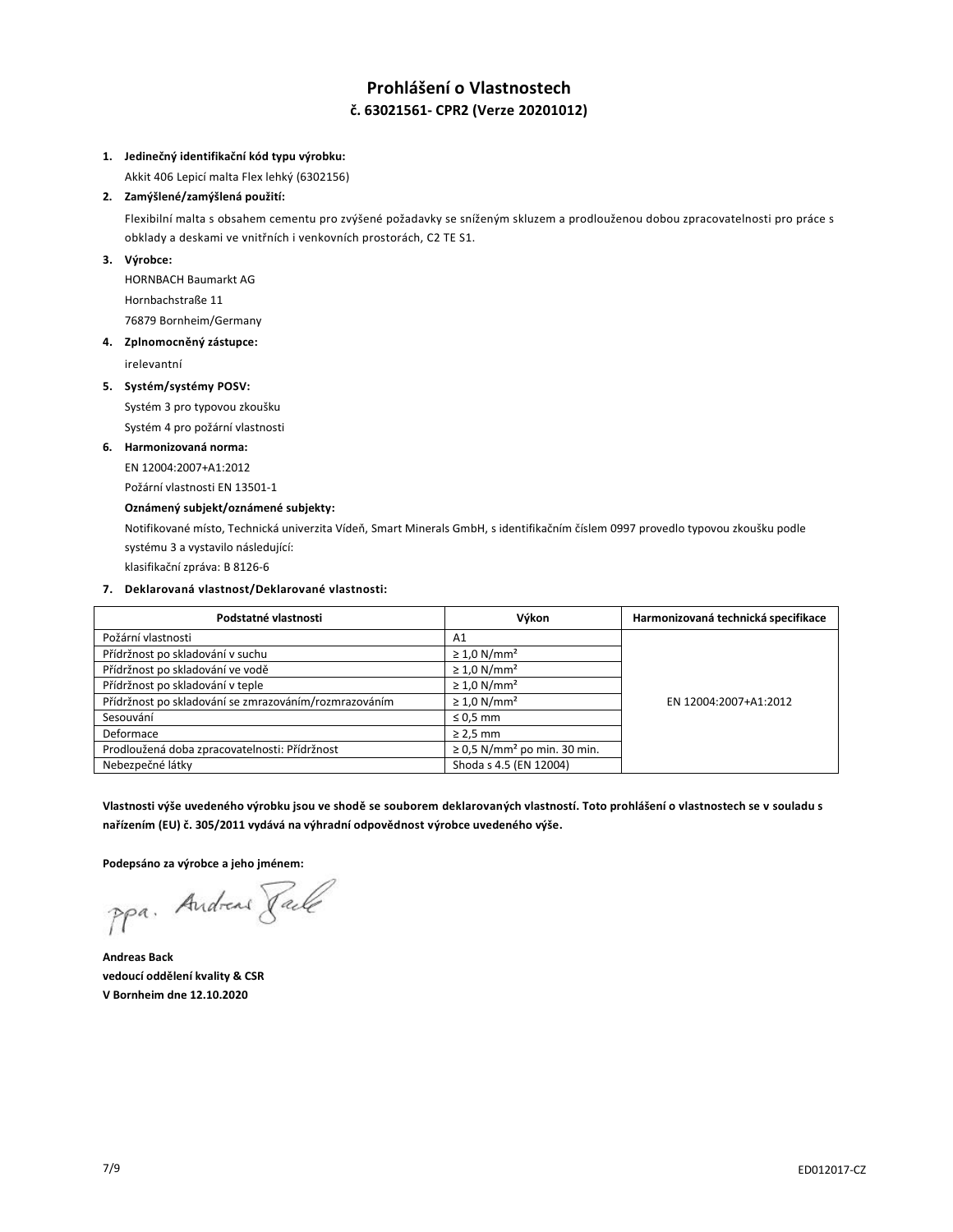## **Vyhlásenie o Parametroch č. 63021561- CPR2 (Verzia 20201012)**

#### **1. Jedinečný identifikačný kód typu výrobku:**

Akkit 406 Pružná lepiaca malta l'ahká (6302156)

## **2. Zamýšľané použitie/použitia:**

Tvarovateľná malta s obsahom cementu pre zvýšené požiadavky na zníženie šmýkania a predĺženou otvorenou dobou na činnosti s dlaždicami a obkladačkami v interiéri a exteriéri, C2 TE S1.

### **3. Výrobca:**

HORNBACH Baumarkt AG Hornbachstraße 11 76879 Bornheim/Germany

## **4. Splnomocnený zástupca:**

irelevantný

#### **5. Systém(-y) posudzovania a overovania nemennosti parametrov:**

Systém 3 na skúšku typu

Systém 4 pre správanie sa pri požiari

#### **6. Harmonizovaná norma:**

EN 12004:2007+A1:2012

Správanie sa pri požiari EN 13501-1

## **Notifikovaný(-é) subjekt(-y):**

Notifikačné miesto, Technická univerzita Viedeň, Smart Minerals GmbH, s identifikačným číslom 0997 skúšku typu podľa systému 3 a vydalo nasledovné:

klasifikačná správa: B 8126-6

### **7. Deklarované parametre:**

| Podstatné znaky                                      | Výkon                                       | Harmonizované technické špecifikácie |
|------------------------------------------------------|---------------------------------------------|--------------------------------------|
| Správanie sa pri požiari                             | A1                                          |                                      |
| Priľnavosť vrstiev po uskladnení na suchom mieste    | $\geq 1.0$ N/mm <sup>2</sup>                |                                      |
| Priľnavosť vrstiev po uskladnení vo vode             | $\geq 1.0$ N/mm <sup>2</sup>                |                                      |
| Priľnavosť vrstiev po uskladnení v teple             | $\geq 1.0$ N/mm <sup>2</sup>                |                                      |
| Priľnavosť vrstiev po uskladnení pri zmene mráz/rosa | $\geq 1.0$ N/mm <sup>2</sup>                | EN 12004:2007+A1:2012                |
| Sklznutie                                            | $\leq 0.5$ mm                               |                                      |
| Deformácia                                           | $\geq$ 2,5 mm                               |                                      |
| Predĺžená otvorená doba: Priľnavosť vrstiev          | $\geq$ 0,5 N/mm <sup>2</sup> po min. 30 min |                                      |
| Nebezpečné látky                                     | Zhoda so 4.5 (EN 12004)                     |                                      |

**Uvedené parametre výrobku sú v zhode so súborom deklarovaných parametrov. Toto vyhlásenie o parametroch sa v súlade s nariadením (EU) č. 305/2011 vydáva na výhradnú zodpovednosť uvedeného výrobcu.**

**Podpísal(-a) za a v mene výrobcu:**

ppa. Andreas Faile

**Andreas Back vedúci manažmentu kvality & CSR V Bornheim dňa 12.10.2020**